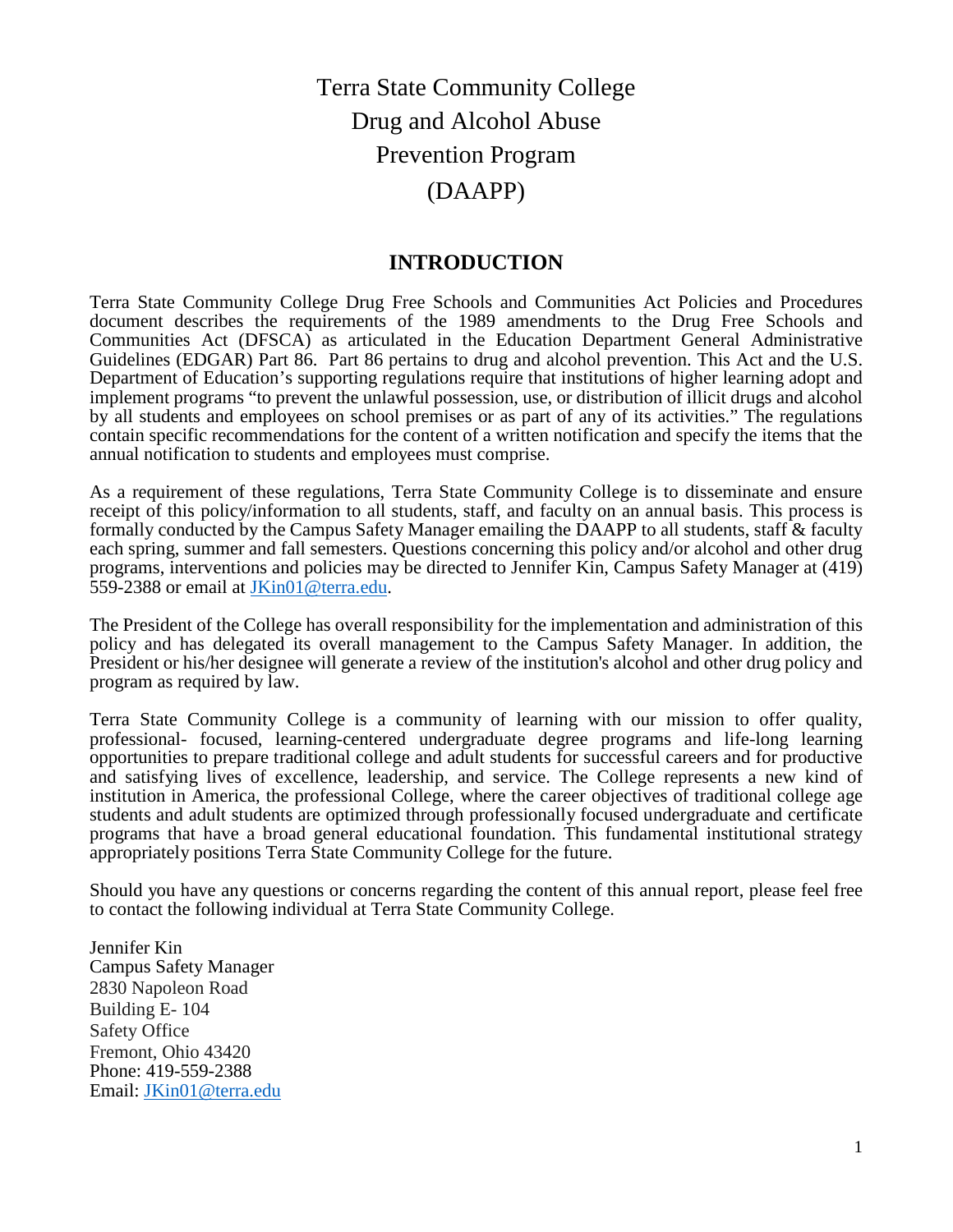## **Drug and Alcohol Abuse Prevention Program (DAAPP)**

At a minimum, an institution of higher education must annually distribute the following in writing to all students and employees:

- •A written statement about its standards of conduct that prohibits the unlawful possession, use or distribution of illicit drugs and alcohol by students andemployees.
- •A written description of legal sanctions imposed under Federal, state, and local laws and ordinances for unlawful possession or distribution of illicit drugs and alcohol.
- •A description of the health risks associated with the use of illicit drugs and alcohol abuse.
- •A description of any drug or alcohol counseling, treatment, and rehabilitation/re-entry programs that are available to students and employees.
- •A statement that the institution of higher education will impose disciplinary sanctions on students and employees for violations of the institution's codes of conduct and a description of such sanctions, up to and including expulsion or termination of employment and/or referral for prosecution.

## **I. Standards of Conduct**

### *A. Employees*

Terra State Community College is a drug and alcohol-free workplace. Accordingly, unlawful activities are prohibited; which include but are not limited to: the possession, use, sale, manufacture, distribution, and/or dispensation of a controlled substance, narcotics and/or alcohol on college-owned or collegecontrolled property and/or while in the course and scope of employment with the college, at college worksites or in any working area. If an employee of the college engages in activities prohibited by this act, that employee may be subject to disciplinary action by the college, which may include termination of employment, and/or referral for prosecution. For a full description of Terra State Community College policy associated with alcohol and drugs, visit the employee portal at:

<http://community.terra.edu/policiesandprocedures/default.aspx>

### *B. Students*

Terra State Community College reserves the right to warn, reprimand, suspend or dismiss any student or student employee who violates the college conduct and discipline policy or the law. The response of the College will depend on the severity of the offense, number of previous offenses and extenuating circumstances. For students, all college judicial and appeals procedures will be followed except in rare cases when the possibility of imminent danger exists. The student may additionally be referred to an alcohol/drug counseling or treatment facility.

If a student is convicted of a criminal drug violation, the student must notify the college. Law requires the college, within 30 days of such notification, to:

- Take appropriate action against such student, up to and including dismissal.
- Require such student to participate satisfactorily in a drug abuse assistance or rehabilitation program approved for such purpose by a federal, state or local health, law enforcement or other appropriate agency.
- Protect the integrity of students, faculty, staff, the institution, and the College community.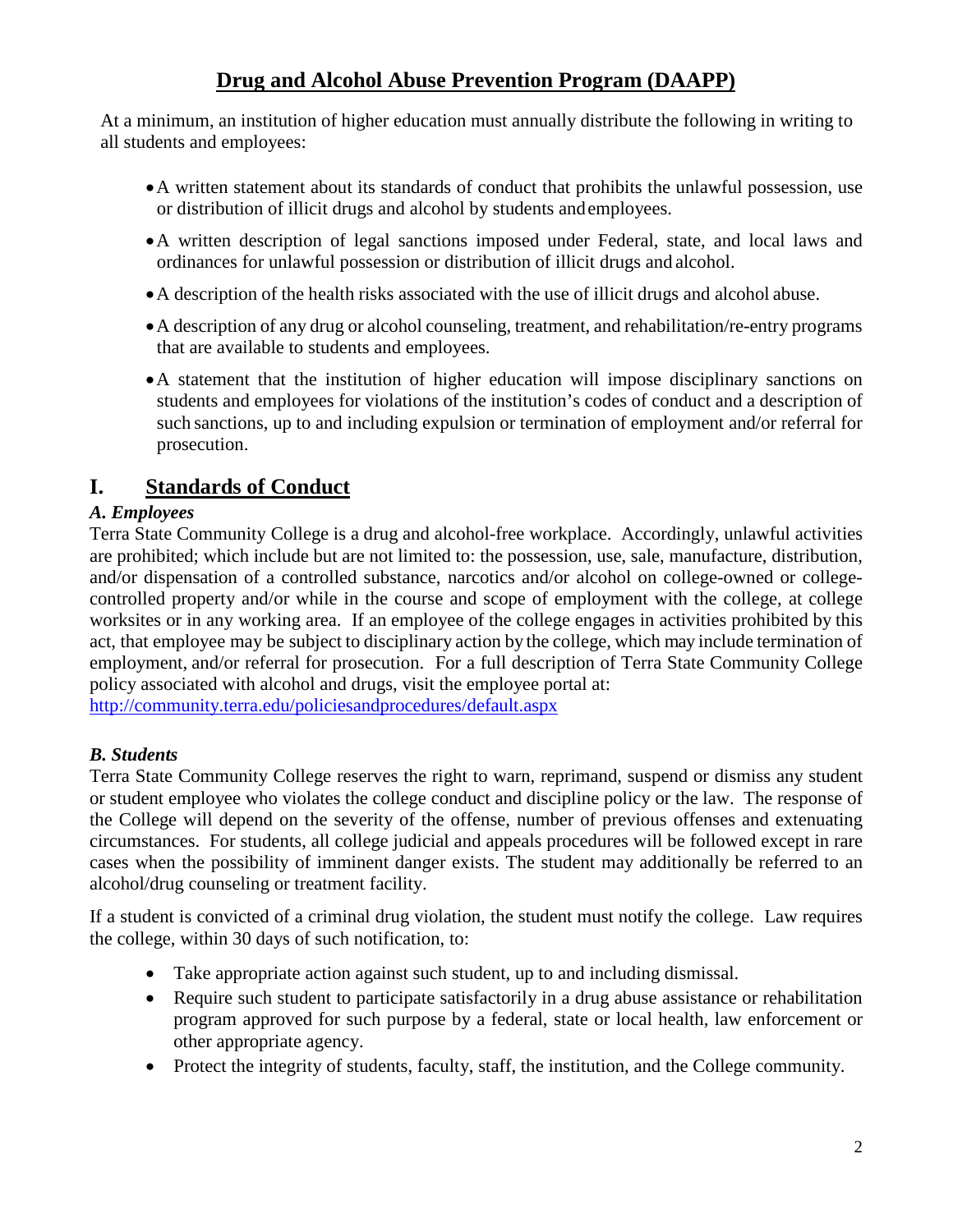## **II. Health Risks and Understanding Drug Use**

In general, individuals use drugs for a variety of reasons, including to satisfy curiosity, to relieve stress, to cope with difficult problems and situations and to manage depression and low self-esteem. Drug use that begins casually or as experimentation can progress to problem use or even addiction, but a person does not have to be addicted to drugs to have a drug problem. The key to preventing and treating drug abuse is to also treat the underlying reasons for use.

Drug abuse education is important. A thorough alcohol/drug education program includes three areas:

- Early detection-Understanding the signs and symptoms of drug use.
- Intervention-Helping someone who may have a problem with drugs.
- Referral-Knowing where to get help or to send someone for help.

Alcohol is the most abused drug in society as well as on college campuses and is directly involved in many injuries, assaults and accounts for the majority of deaths in people under age 25.

Other commonly abused illegal drugs include marijuana, cocaine, stimulants, hallucinogens, depressants, narcotics, steroids and inhalants. Legal drugs such as caffeine, nicotine, over-the-counter and prescription drugs also have wide use and associated risks. A number of factors put people at risk for drug abuse. Several of the higher risk factors are:

- Family history of alcoholism or drug abuse
- Inadequate interpersonal skills
- Favorable attitudes toward drug use
- Friends who use drugs
- Low self-esteem or self-worth
- College student between 18-25 years old
- Academic failure
- Depression
- Poor coping skills

Health risks of using alcohol or other drugs include both physical and psychological effects. The health consequences depend on the frequency, duration and intensity of use. For all drugs, there is a risk of overdose; which can result in coma, convulsions, psychosis or death. In addition, combinations of certain drugs, such as alcohol and barbiturates, can be lethal.

Continued use of substances can lead to tolerance (requiring more and more of a drug to get the same effect), dependence (physical or psychological need) or withdrawal (painful, difficult and dangerous symptoms when stopping the use of drugs). Long-term chronic use of drugs can lead to malnutrition, organic damage to the body, and psychological problems. The risk of AIDS and other diseases increases if drugs are injected. The consumption of alcohol or drugs by pregnant women may cause abnormalities, such as Fetal Alcohol Syndrome (the third leading cause of birth defects) in babies. As noted by the National Institute on Drug Abuse, health risks associated with alcohol and drugs can be extensive and vary from person to person, with common risks listed below. For a full description of health risks associated with alcohol and drugs, visit National Institute on Drug Abuse at [www.drugabuse.gov.](http://www.drugabuse.gov/)

Community Resources for individuals in need of drug or alcohol dependence assistance, are available in Appendix A. In addition, Terra State students, faculty and staff have access to an online selfassessment through ULifeline: [http://www.ulifeline.org/TSCC/self\\_evaluator](http://www.ulifeline.org/TSCC/self_evaluator) or additional information available in Appendix B.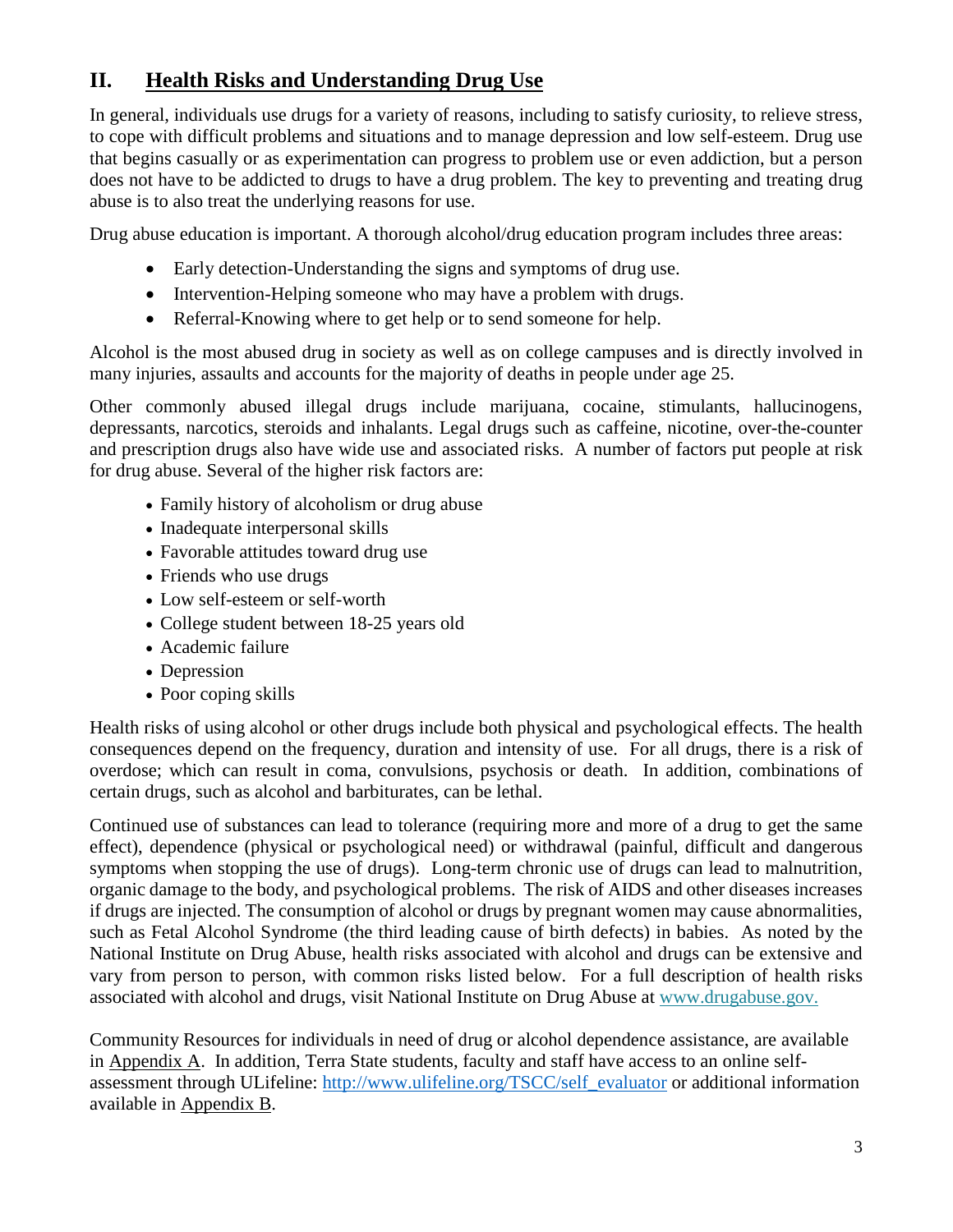### *A. Tobacco and Nicotine*

- Smokers are more likely than nonsmokers to contract heart disease.
- 30% of cancer deaths are linked to smoking.
- Chronic obstructive lung diseases, like emphysema and chronic bronchitis, are 10 times more likely to occur among smokers than among nonsmokers.

### *B. Alcohol*

Researchers estimate that every year:

- 1,825 college students between the ages of 18 and 24 die from alcohol-related unintentional injuries, including motor-vehicle crashes.
- 696,000 students between the ages of 18 and 24 are assaulted by another student who has been drinking.
- Roughly 20 percent of college students meet the criteria for Alcohol Use Disorder.
- About 1 in 4 college students report academic consequences from drinking, including missing class, falling behind in class, doing poorly on exams or papers, and receiving lower grades overall.
- Long term or heavy drinking can cause stroke, high blood pressure, alcoholic hepatitis, cirrhosis, and can weaken your immune system.

### *C. Cannabis (Marijuana)*

- *Short-term effects*: altered senses, changes in mood, impaired body movement, difficulty thinking or problem-solving, and impaired memory.
- Physical effects include increased heart rate, bloodshot eyes, dry mouth and throat, and increased appetite.
- *Long-term effects*: lung damage, severe nausea, vomiting, and dehydration.

### *D. Inhalants*

- Products frequently used as inhalants include solvents, aerosols, gases and nitrites.
- *Short-term effects*: slurred or distorted speech, a lack of coordination, euphoria, and dizziness.
- *Long-term effects*: liver and kidney damage, hearing loss, delayed behavioral development, and brain damage due to cutting off oxygen flow to thebrain.
- With repeated usage, inhalants can cause hallucinations or delusions, making users feel less self-conscious and less in control.

### *E. Cocaine (Crack)*

- Physical effects of cocaine use include dilated pupils, nausea, raised body temperature and blood pressure, a faster heartbeat, tremors, and restlessness.
- *Short-term effects*: extreme happiness and energy, mental alertness, hypersensitivity to sight, sound, and touch, irritability, and paranoia in the form of extreme and unreasonable distrust of others.
- *Long-term effects*: loss of sense of smell, nosebleeds, problems swallowing, bowel decay from reduced blood flow, and a higher risk for contracting HIV, hepatitis C, and other blood borne diseases.
- The use of cocaine can cause death by cardiac arrest or respiratory failure.

### *F. Stimulants (Amphetamines, Methamphetamines)*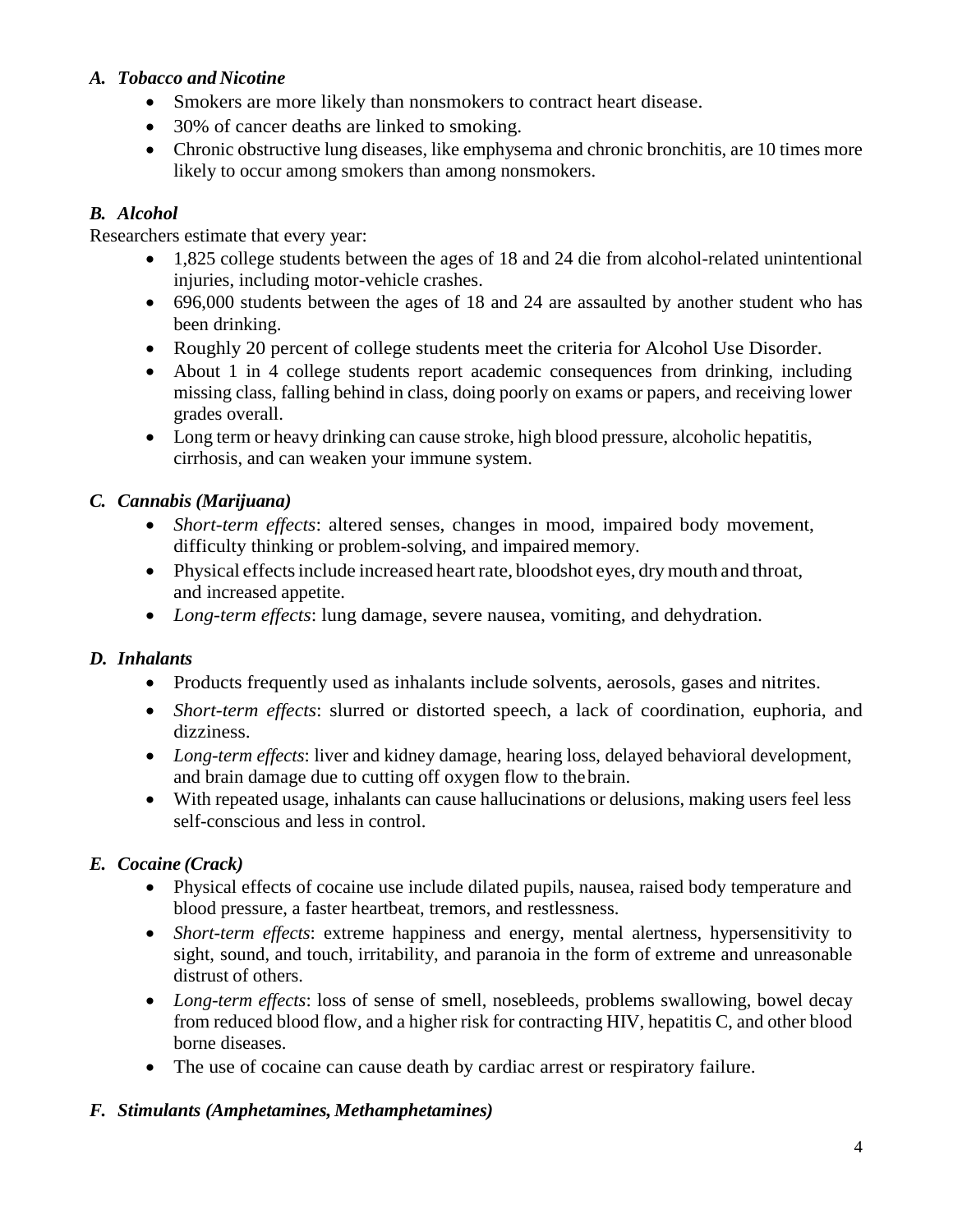- *Short-term effects*: increased wakefulness and physical activity, decreased appetite, faster breathing, a rapid or irregular heartbeat, and increased blood pressure and body temperature.
- *Long term-effects*: extreme weight loss, severe dental problems, intense itching, anxiety, confusion, sleeping problems, and violent behavior.
- Long-term use can cause amphetamine psychosis that includes hallucinations, delusions, and paranoia.

### *G. Depressants (Barbiturates, Tranquilizers,Methaqualone)*

- Small amounts will produce calmness and relaxed muscles but larger doses cause slurred speech and altered perception, respiratory depression, coma, or death.
- Combining depressants and alcohol can multiply the effects of both drugs, thereby multiplying the risks.

### *H. Hallucinogens (PCP, LSD, Mescaline, Peyote, Psilocybin)*

- Hallucinogens alter perception, thoughts, and feelings and can cause hallucinations.
- *Short-term effects*: increased heart rate, nausea, intensified feelings and sensory experiences and changes in sense of time.
- It is possible for users to also experience dry mouth, loss of appetite, sleep problems, uncoordinated movements, excessive sweating, and panic.
- *Long-term effects*: speech problems, memory loss, anxiety, depression or suicidal thoughts, as well as persistent psychosis and flashbacks.

### *I. Narcotics (Heroin, Methadone, Codeine, Morphine,Opium)*

- *Short-term effects*: feeling a rush of euphoria followed by symptoms like dry mouth, warm flushing of the skin, nausea or vomiting, severe itching, and impaired mental functioning.
- *Long-term effects*: insomnia, collapsed veins, constipation and stomach cramping, liver and kidney disease, lung complications, sexual dysfunction for men and irregular menstrual cycles for women.

### *J. Designer Drugs (MDMA, Ecstasy)*

- Many designer drugs are related to amphetamine and depressants and have mild stimulant and depressant properties. Use can produce severe neurochemical damage to the brain.
- Designer drugs can cause nausea, muscle cramping, involuntary teeth clenching, blurred vision, chills, and sweating.
- Narcotic analogs can cause symptoms such as those seen in Parkinson's disease: uncontrollable tremors, drooling, impaired speech, paralysis, and irreversible braindamage.

### *K. Anabolic steroids*

- *Short-term effects:* feelings of extreme and unreasonably paranoia, jealousy and irritability, delusions, and impaired judgment.
- *Long-term effects*: kidney problems or failure, liver damage, and stunted growth.
- *Long-term use in men*: shrinking testicles, decreased sperm count, baldness, development of breasts, and increased risk for prostate cancer.
- *Long-term use in women*: growth of facial hair, male-pattern baldness, changes in or stopping of the menstrual cycle, enlarged clitoris, or a deepened voice.
- In some cases, anabolic steroids cause mood swings which can range from angry feelings to behaviors that may lead to violence.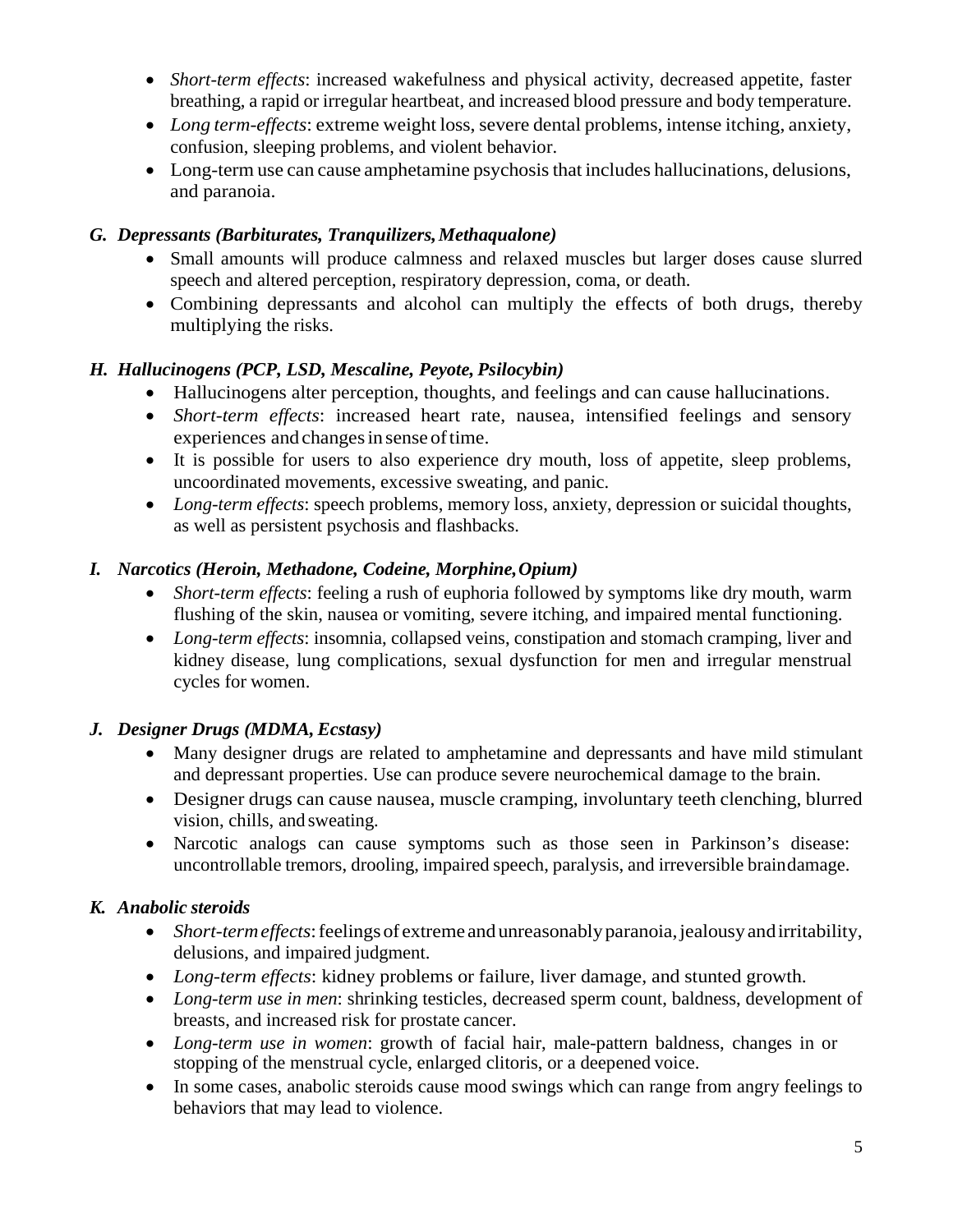## **III. Disciplinary Sanctions**

When a student or employee is found responsible for violating the Drug and Alcohol-Free Workplace policies any of the following sanctions may be imposed. When one or more of these polices has been violated, the student or employee may be subject to employee/student sanctions, legal sanctions, orboth.

### *A. Employee Sanctions*

Pursuant to the Drug-Free Workplace Act of 1988, Terra State Community College is a drug free workplace. Accordingly, unlawful activities are prohibited, which include but are not limited to the possession, use, sale, manufacture, distribution, and/or dispensation of a controlled substance, narcotics and/or alcohol on college-owned or college-controlled property and/or while in the course and scope of employment with the college, at college worksites or in any working area. If any employee of the college engages in any activities prohibited by this act, that employee will be subject to disciplinary action by the college, which may include termination of employment, and/or referral for prosecution.

In addition, and/or depending on the severity of the infraction, the employee may also be referred to the College sponsored Employee Assistance Program at (866) 327-3759, administered by Promedica. Contact the Human Resources Office for further information regarding this program.

### *B. Student Sanctions*

Terra State Community College reserves the right to warn, reprimand, suspend or dismiss any student or employee who violates the college conduct and discipline policy or the law. The response of the College will depend on the severity of the offense, number of previous offenses and extenuating circumstances. For students, all college judicial and appeals procedures will be followed except in rare cases when the possibility of imminent danger exists.

The student may additionally be referred to an alcohol/drug counseling or treatment facility.

If a student is convicted of a criminal drug violation, the student must notify the college. Law requires the college, within 30 days of such notification, to:

- 1. Take appropriate action against such student, up to and including dismissal; or
- 2. Require such student to participate satisfactorily in a drug abuse assistance or rehabilitation program approved for such purpose by a federal, state or local health, law enforcement or other appropriate agency.

The College reserves the right to initiate disciplinary procedures using the Student Code of Conduct. The following sanctions may be imposed upon any student found to have violated the Student Code of Conduct:

- **WARNING**-a notice in writing to the student that the student is violating or has violated institutional regulations.
- **PROBATION**-a written reprimand for violation of specified regulations. Probation is for a designated period of time and includes the probability of more severe disciplinary sanction if the student is found to be violating any institutional regulation(s) during the probationary period.
- **LOSS OF PRIVILEGES**-denial of specified privileges for a designated period of time.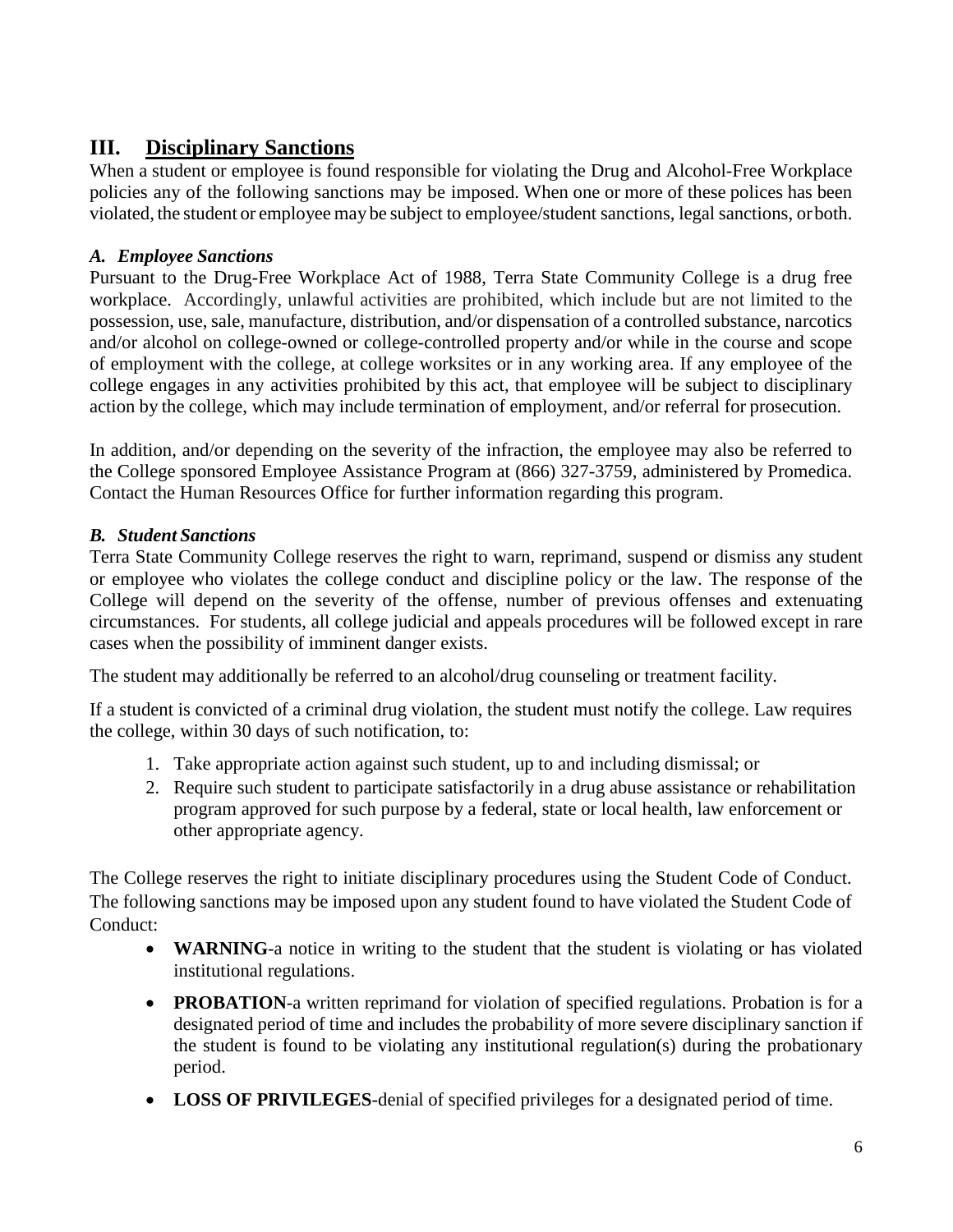- **LOSS OF ACADEMIC CREDIT** forfeiture or reduction in the grade assigned for an assignment, project, quiz, test, or course due to academic dishonesty.
- **FINES**-previously established and published fines may be imposed.
- **RESTITUTION**-compensation for loss, damage or injury. This may take the form of appropriate service and/or monetary or material replacement.
- **DISCRETIONARY SANCTIONS**-work assignments, service to the College or other related discretionary assignments (such assignment must have the prior approval of the Student Conduct Officer.)
- **COLLEGE SUSPENSION**-separation of the student from the College for a definite period of time, after which the student is eligible to return. Conditions for readmission may be specified.
- **COLLEGE EXPULSION**-is permanent separation of the student from the College.
- **REVOCATION OF ADMISSION AND/ OR DEGREE**-Admission to or a degree awarded from the College may be revoked for fraud, misrepresentation, or other violation of College standards in obtaining the degree, or for other serious violation committed by a student prior to graduation.
- **WITHHOLDING DEGREE**-The College may withhold awarding a degree otherwise earned until the completion of the process set forth in this Student Code of Conduct, including the completion of all sanctions imposed, if any.

#### *C. Student Code of Conduct*

- 1. More than one of the sanctions listed above may be imposed for any single violation.
- 2. Sanctions imposed for acts of academic dishonesty typically will follow a three-step progression. The sanctions for the first offense may include loss of academic credit for the assignment or loss of academic credit for the course and a warning. The sanctions for the second offense may include loss of academic credit for the assignment or loss of academic credit for the course and probation status for the duration of the student's enrollment at the College. The sanction for the third offense may result in college expulsion. The instructor of record for the course in which the academic dishonesty took place may recommend to the hearing officer whether a loss of academic credit for the assignment or course should be sanctioned. The Assistant Vice President of Student and Enrollment Services or designee maintains records of Code of Conduct offenses.
- 3. Terra State Community Colleges reserves the right to notify parents or guardians of any conduct situation when alcohol and or narcotic/substance/ inhalant abuse or violations are suspected. As per FERPA regulations, the College may contact parents/guardians of dependents or non-dependent students who are under the age of 21. Terra State may also contact parents/guardians to inform them of situations in which there is an imminent health and/or safety risk.
- 4. Other than College suspension, expulsion, or revocation or withholding of a degree, disciplinary sanctions shall not be made part of the student's permanent academic record, but shall become part of the student's disciplinary record. Upon graduation, the student's disciplinary record may be expunged of disciplinary actions other than, College suspension or College expulsion, upon application to the Assistant Vice President of Student and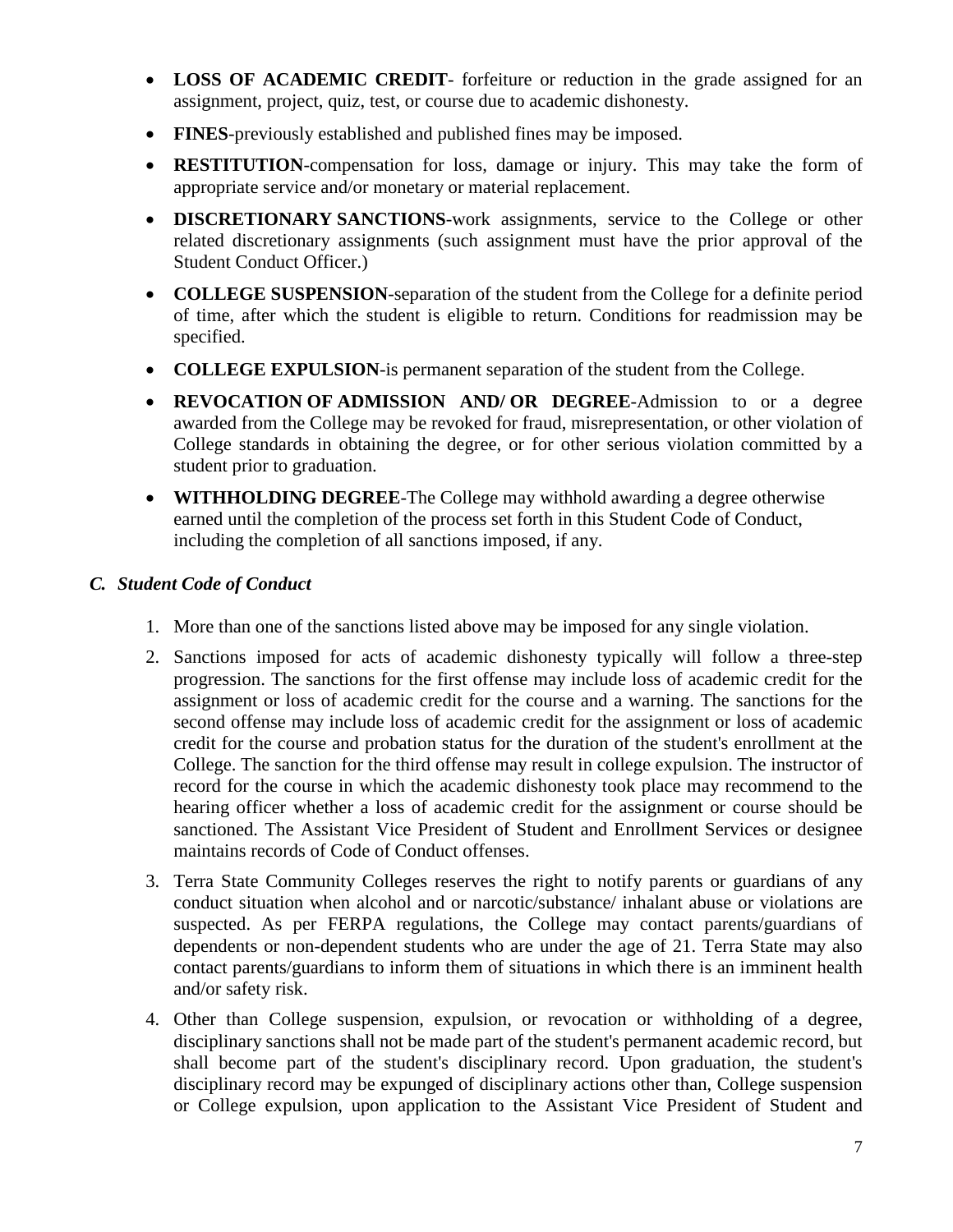Enrollment Services. Cases involving the imposition of sanctions other than College suspension, College expulsion, or revocation or withholding of a degree shall be expunged from the student's disciplinary record three (3) years after the student completes all requirements for graduation.

- 5. In situations where both the Responding Party and Reporting Party are both students (or student group[s] or organization[s]), the records of the process and the sanctions imposed, if any, shall be considered to be the education records of both the Reporting and Responding Parties because the educational career and chances of success in the academic community of each may be impacted.
- 6. The following sanctions, in addition to those listed above, may be imposed upon groups or student organizations: community service including service to the College, loss of selected rights and privileges for a specified period of time, and/or deactivation/ loss of all privileges, including College recognition, for a specified period of time.
- 7. In each case in which a Student Conduct Officer determines a student has violated the Student Code, the recommendation of the Student Conduct Officer shall be considered by the Assistant Vice President of Student and Enrollment Services or designee in determining and imposing sanctions. In cases in which the Student Discipline Committee has been authorized to determine a student has violated the Student Code, the recommendation of all members of the Student Discipline Committee shall be considered by the Assistant Vice President of Student and Enrollment Services in determining and imposing sanctions. The Assistant Vice President of Student and Enrollment Services is not limited to sanctions recommended by members of the Student Discipline Committee.
- 8. Following the Student Discipline Committee hearing, the Assistant Vice President of Student and Enrollment Services shall simultaneously advise the Responding Party and Reporting Party (including groups and organizations) in writing of the determination and/or the sanction(s) imposed, if any, and how to appeal. A copy of the notification will be retained in the Responding Party's disciplinary record. Cases involving suspension or expulsion or revocation or withholding of a degree will also be filed in the student's academic record.

### *D. Legal Sanctions*

Legal sanctions that are in violation of local, state, or federal law can include probation, fines, driver's license suspension, participation in substance abuse programs, community service hours, ineligibility to possess a firearm, potential ineligibility to receive federal benefits such as student loans and grants, and/or incarceration. Please refer to the links provided for any updates to this information. Legislative updates or revisions to these statutory or regulatory legal sanctions are outside of the control of the College.

Specific Local, State, and Federal laws and sanctions are available below:

### *Local Sanctions*

*Fremont:*

[http://library2.amlegal.com/nxt/gateway.dll/Ohio/fremont\\_oh/codifiedordinancesofthecityoffre](http://library2.amlegal.com/nxt/gateway.dll/Ohio/fremont_oh/codifiedordinancesofthecityoffremontohio?f=templates$fn=default.htm$3.0$vid=amlegal:fremont_oh) [montohio?f=templates\\$fn=default.htm\\$3.0\\$vid=amlegal:fremont\\_oh](http://library2.amlegal.com/nxt/gateway.dll/Ohio/fremont_oh/codifiedordinancesofthecityoffremontohio?f=templates$fn=default.htm$3.0$vid=amlegal:fremont_oh)

### *State Sanctions*

Chapter 2925: Drug Offenses<http://codes.ohio.gov/orc/2925> Chapter 3719: Controlled Substances<http://codes.ohio.gov/orc/3719> Chapter 4301 Liquor Control Laws <http://codes.ohio.gov/orc/4301>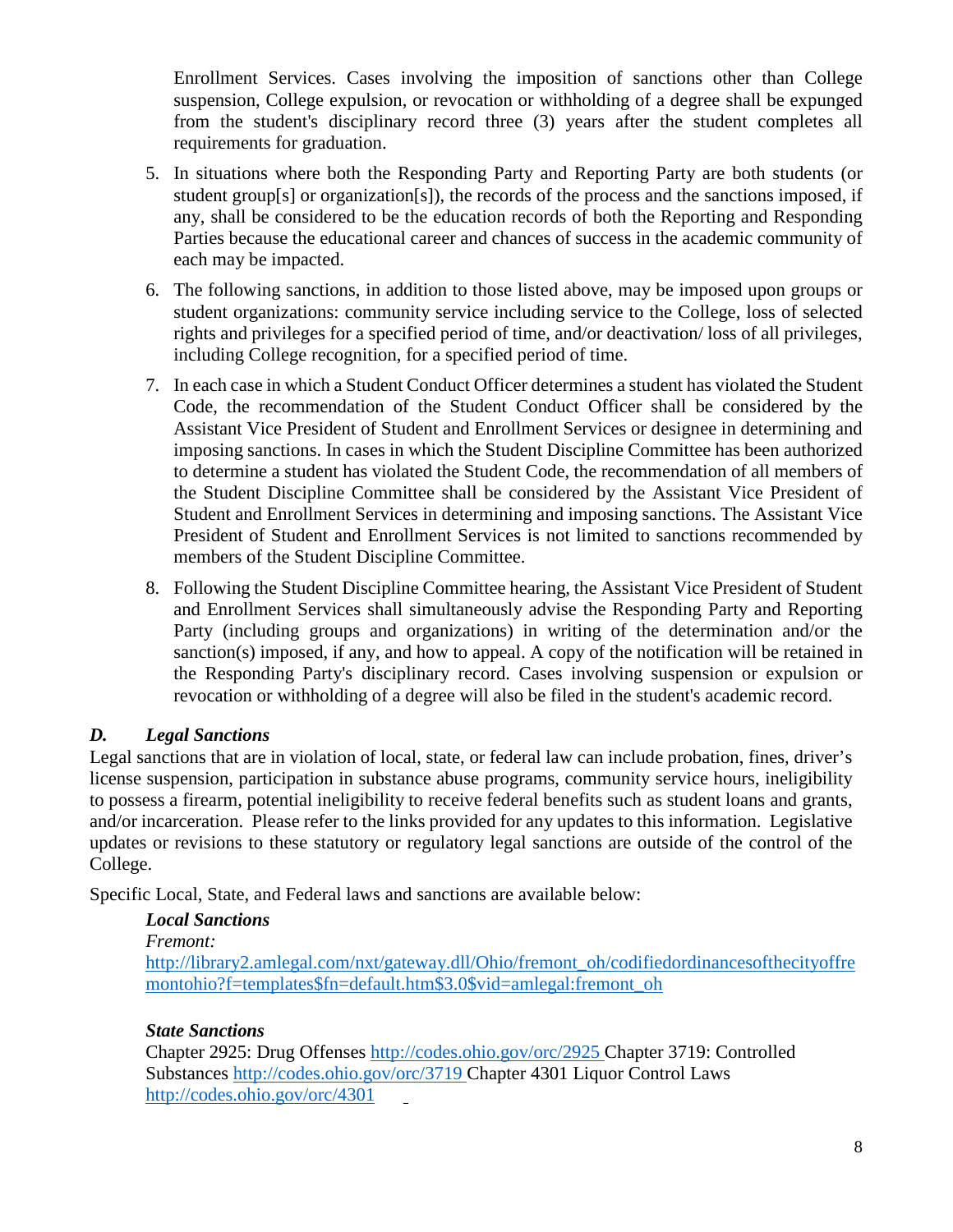#### *Federal Sanctions*

[https://www.deadiversion.usdoj.gov/21cfr/21usc/index.html](http://www.deadiversion.usdoj.gov/21cfr/21usc/index.html)

#### **i. Underage consumption, purchasing or possession of alcohol**

The legal drinking age in Ohio for consumption of an alcoholic beverage is 21. Purchasing, possessing or consuming alcohol under the age of 21 is a first-degree misdemeanor. The maximum penalties associated with this offense are six months imprisonment or a \$1,000 fine or both. Any student under the age of 21, therefore, risks being imprisoned and fined when he/she decides to drink alcohol on or off campus.

#### **ii. Providing alcohol to an underage person**

A person who furnishes alcohol to an underage person is guilty of a first-degree misdemeanor. The maximum penalties associated with this offense are six months imprisonment or \$1,000 fine or both. A social host, therefore, risks being fined and imprisoned when he/she furnishes alcohol to a person he/she knows or should know is not 21 years of age.

#### **iii. Fake ID**

Possession or display of a fictitious operator's license is a first-degree misdemeanor. The offense includes mere possession of a fictitious license or display of someone else's valid operator'slicense. The maximum penalties for this offense are six months imprisonment or a \$1,000 fine or both.

Moreover, if the fictitious operator's license is utilized to purchase alcohol or enter an establishment that serves alcohol, the minimum fine must be at least \$250 and the person displaying the fictitious operator's license may have his/her valid operator's license suspended for three years.

#### **iv. Operating a Vehicle Under the Influence of Alcohol or Drugs(OVI)**

In Ohio, a person may not operate a motor vehicle if he/she is impaired by alcohol and/or drugs. The maximum penalty for operating a vehicle while under the influence is six months imprisonment (mandatory at least three days in jail) or a \$1,000 fine (a mandatory minimum fine of \$250) or both. In addition, the operator must forfeit his/her driving privileges for six months.

#### **v. Open container**

It is illegal to possess, in public, an open container of an alcoholic beverage. Conviction of this offense carries a maximum penalty of a \$100 fine. Consumption of alcohol in a motor vehicle is a fourth-degree misdemeanor with maximum penalties of 30 days imprisonment or a \$250 fine or both.

#### **vi. Disorderly conduct**

Disorderly conduct while intoxicated is a minor misdemeanor and carries a maximum penalty of a \$100 fine. Disorderly conduct occurs when one recklessly causes inconvenience, annoyance or alarm to another due to offensive conduct.

#### **vii. Federal and State Penalties for Sale and Possession of IllegalDrugs:**

The federal government decides if and how a drug should be controlled. Psychoactive (mindaltering) chemicals are categorized according to Schedule I-V. This schedule designates whether the drug can be prescribed by a physician and under what conditions. Factors considered in this categorization include a drug's known and potential medical value, its potential for physical or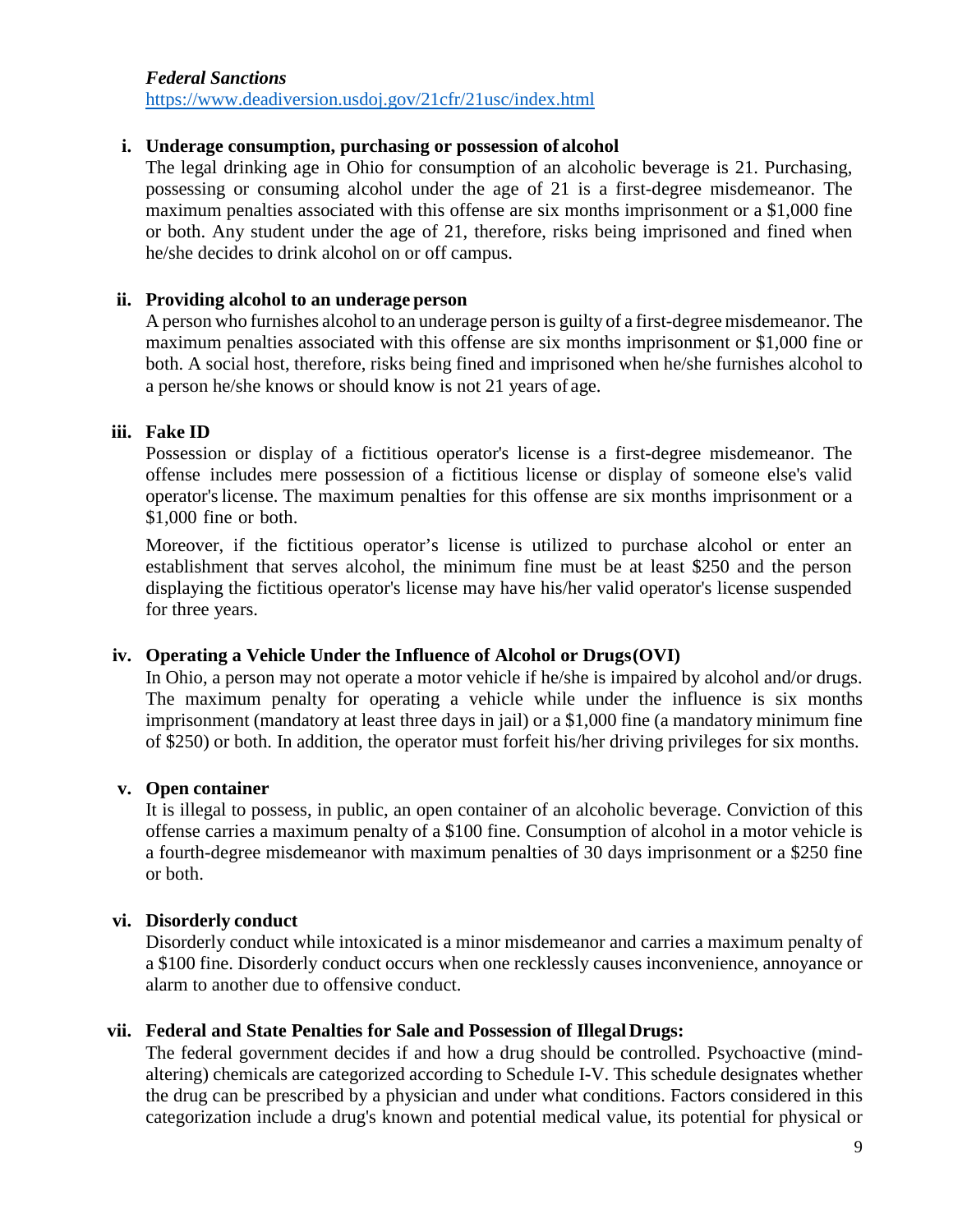psychological dependence, and risk, if any, to public health. Penalties for the illegal sale or distribution of a drug are established using the designation of Schedule I-V. If you have knowledge of a drug-related felony you must report it to a law enforcementofficial.

### **viii. The following are Federal Trafficking Penalties as of January 1, 1997:**

- a. **Schedule I drugs** have a high potential for abuse with no medical use. Production of these drugs is controlled. Examples include heroin, methaqualone, all hallucinogens (phencyclidine analogs can be I or II), marijuana and hashish. Tetrahydrocannabinol (THC), depending on its form, can also be a Schedule II drug.
- b. **Schedule II** drugs have a high potential for abuse and have some medical uses with severe restrictions. Production of these drugs is controlled. Examples include opium, morphine, codeine, some other narcotics, barbiturates, cocaine, amphetamine/methamphetamine and phencyclidine (PCP).

Federal and State of Ohio penalties for selling Schedule I and II drugs vary with the quantity of the drug. Additionally, if death or serious injury is associated with the sale and/or if it is a second offense, penalties are more severe. When establishing penalties for sale of marijuana, hashish and hashish oil, the quantity and/or if it is a second offense are considered. The federal penalties for marijuana less than 50 kg mixture, hashish 10 kg or more, and hashish oil 1 kg or more are similar to those set for Schedule III drugs. Marijuana quantities above 50 kgmixture or 50 plants are penalized according to quantity, number of offenses, and/or if serious injury or death has occurred. These penalties are similar to those listed for Schedule I and II. The federal penalty for first offense sale of small amounts of Schedule I and II drugs is not less than five years/not more than 40 years; if death or serious injury, not less than 20 years or more than life; fine of not more than \$2 million individual/\$5 million other thanindividual.

c. **Schedule III, IV, and V drugs** include those that most citizens would categorize as "prescription drugs." Schedule III drugs have some potential for abuse, but less thanSchedule I and II. The potential for abuse of Schedule IV drugs is less than Schedule III, and Schedule V is less than IV. All Schedule III-V drugs have accepted medical uses and production is not controlled. Examples of these drugs include anabolic steroids (Schedule III), some narcotics, some barbiturates and other depressants, which are not classified as Schedule I or II.

The federal penalty for first-offense sale of a Schedule III drug is "Not more than five years; fine of not more than \$25,000 individual/\$1 million not individual." The federal penalty for first offense sale of Schedule IV drugs is "not more than three years." The fine is the same as for Schedule III drugs. The federal penalty for first-offense sale of Schedule V drugs is "not more than one year, fine of not more than \$100,000 individual/\$250,000 not individual."

Sale of some Schedule III drugs is a felony and has a state of Ohio penalty of "up to seven years; or a fine up to \$5,000; or both." The state of Ohio penalty for sale of Schedule IV drugs is a felony and has a penalty of "up to four years; or a fine up to \$2,000, or both. Sale of Schedule V drugs in the state of Ohio is also a felony and has a state penalty of "up to two years, or a fine up to \$2,000, or both."

### **IV. Annual Notification of the DAAPP and Biennial Review**

### *A. Employee Notification*

Notification of the information contained in the DAAPP will be distributed on at least an annual basis to all employees of the college. The DAAPP will also be maintained in the Safety office and is readily available to all employees. The notification is also provided to all employees upon hire via email, new hire employment paperwork, and/or materials included in the Terra State Community College New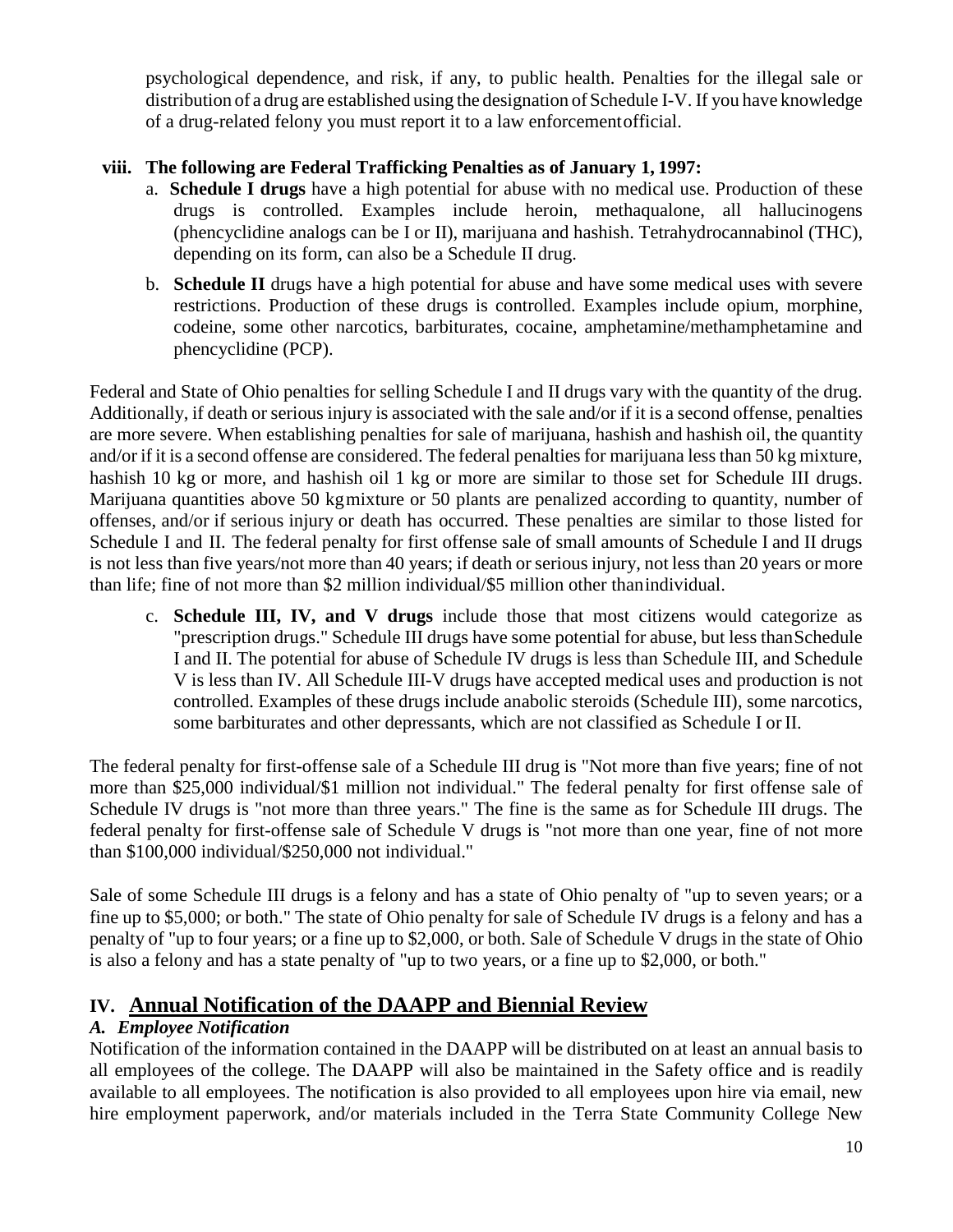Employee orientation.

### *B. Student Notification*

Notification of the information contained in the DAAPP will be distributed via email on at least an annual basis to all students of the college, taking one or more classes. The notification is provided to students who enroll after the annual distribution, via email.

### *C. Biennial Report*

Terra State Community College will conduct a biennial review of the DAAPP in all even years. The review is conducted to determine the effectiveness of the program, ensure the disciplinary sanctions are consistently enforced and to recommend any necessary changes to be implemented. The review will be certified by the President and includes the results of the review, a description of the methods and analysis tools that were used to conduct the review, and a list of the responsible departments who conducted the review. Any interested party may request a hard copy of the Biennial Review by contacting the Campus Safety Office.

### *E.* **Oversight Responsibility**

The Director of Human Resources and Campus Safety Manager shall have main oversight responsibility of the DAAPP including, but not limited to: updates, coordination of information required in the DAAPP, coordination of the annual notification to employees and students, and the biennial review. A Safety Committee has been established to assist with the aforementioned responsibilities.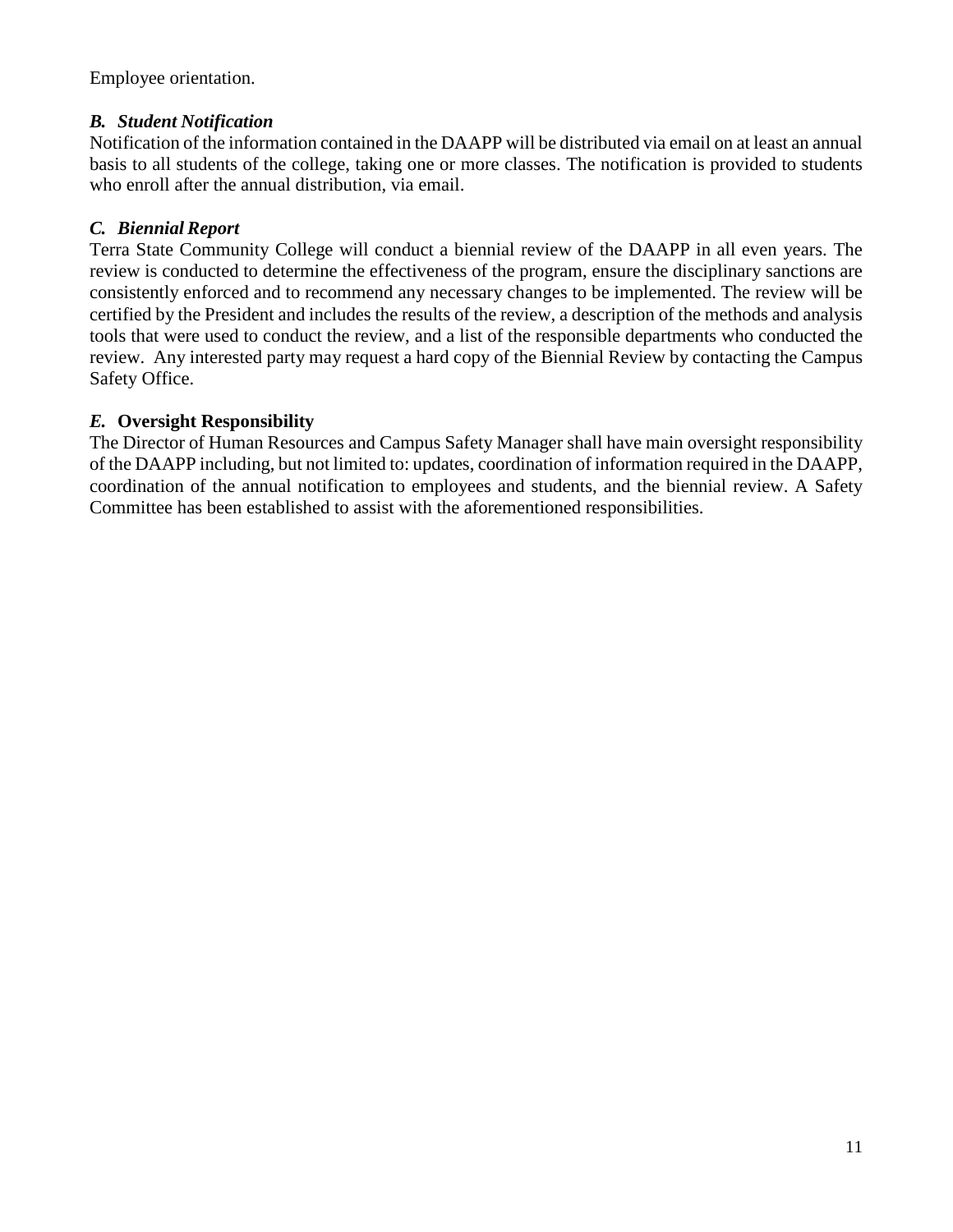### **Appendix A**

Terra State Community College encourages individuals struggling with drug or alcohol dependence to seek the necessary help to overcome addictions. As such, a guide to Community Resources was compiled for employees, students or guest of the College. While the attached list is not a comprehensive database for all the resources available in the surrounding area, it is designed to offer multiple options for those in need of drug or alcohol assistance. The College does not have a relationship with the vendors or contacts listed below and is unable to speak for or on the behalf of the resources shown.

#### **24/7 CRISIS HOTLINE: 1-800-826-1306 24/7 CRISIS TEXT LINE: Text 4hope to 741741**

| <b>RESOURCE</b>                                                             | <b>SERVICES OFFERED</b>                                                                                    | <b>PHONE</b><br><b>NUMBER</b> |
|-----------------------------------------------------------------------------|------------------------------------------------------------------------------------------------------------|-------------------------------|
| <b>Christian Counseling Center</b>                                          | <b>Mental Health Counseling</b>                                                                            | 419-447-8111                  |
| <b>Community Health Services</b>                                            | <b>Behavioral Health Services</b>                                                                          | 419-334-3869                  |
| <b>Corporate Anointing Ministries</b><br>(CAM)                              | Alcohol and Drugs Recovery Housing - Male<br>and Female                                                    | 419-333-0733                  |
| <b>FACTOR</b>                                                               | Addiction Support Group for Individuals,<br><b>Families and Friends</b>                                    | 419-294-8740                  |
| <b>Families Recover Too</b>                                                 | Support Group for Families and Friends<br>Affected by Addictions                                           | 419-262-2436                  |
| Family and Children First Council Wrap-around - Family Services<br>Sandusky |                                                                                                            | 419-332-9571                  |
| Seneca                                                                      | Family and Children First Council Wrap-around - Family Services, SMYL - Youth<br><b>Mentoring Program</b>  | 419-443-0981                  |
| Wyandot                                                                     | Family and Children First Council   Wrap-around - Family Services, Way - Youth<br><b>Mentoring Program</b> | 419-294-6438                  |
| Firelands Counseling and<br>Recovery Services - Fostoria                    | Mental Health and Alcohol and Other Drugs and<br>Crisis                                                    | 419-435-0204                  |
| Firelands Counseling and<br><b>Recovery Services - Fremont</b>              | Mental Health and Alcohol and Other Drugs and<br>Crisis                                                    | 419-332-5524                  |

#### **Treatment and Recovery Support Resources Seneca, Sandusky and Wyandot Counties**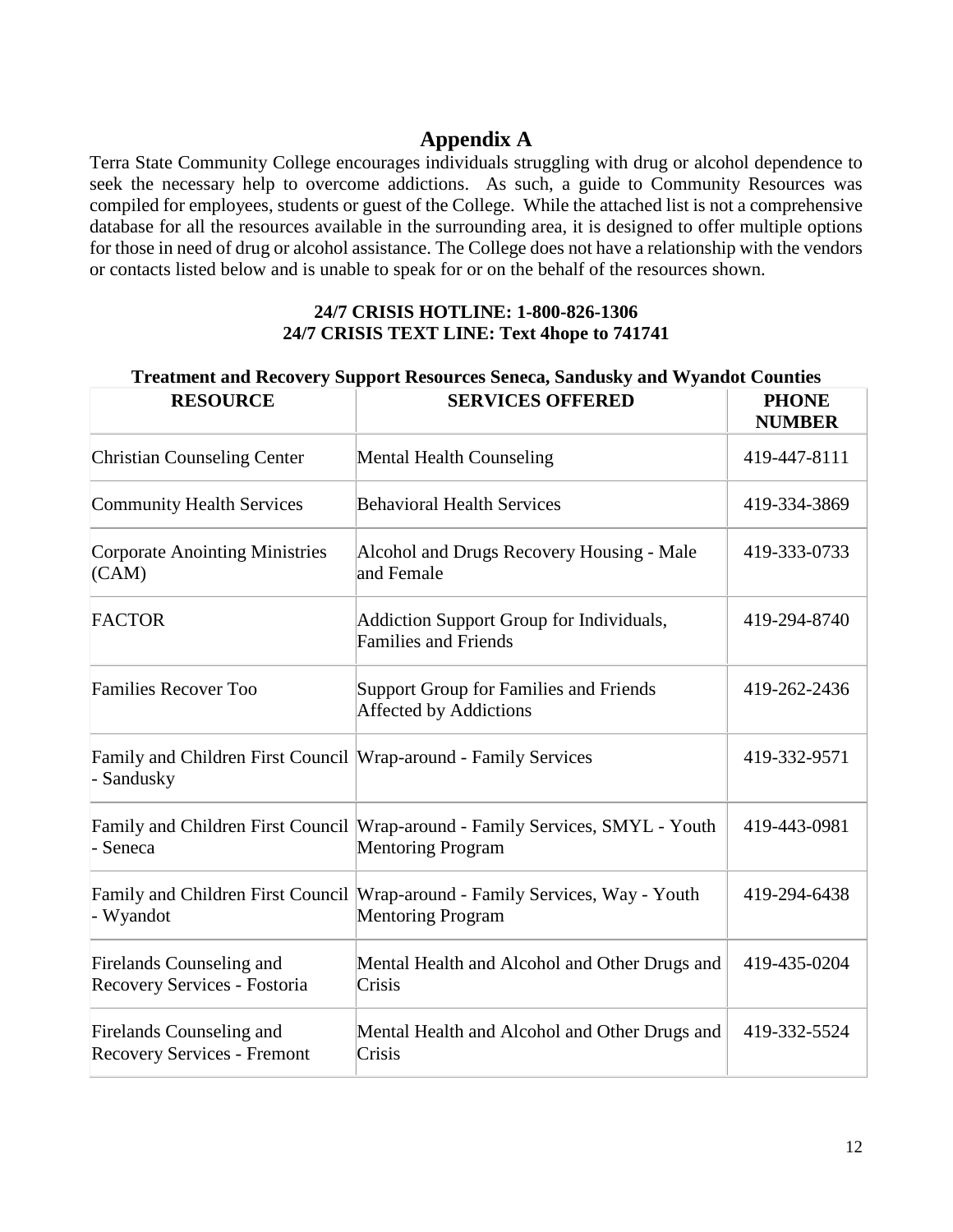| Firelands Counseling and<br>Recovery Services - Tiffin            | Mental Health and Alcohol and Other Drugs and<br>Crisis                   | 419-448-9440 |
|-------------------------------------------------------------------|---------------------------------------------------------------------------|--------------|
| Firelands Counseling and<br>Recovery Services - Upper<br>Sandusky | Mental Health and Alcohol and Other Drugs and<br>Crisis                   | 419-294-4388 |
| Lorain County Alcohol and Drug<br><b>Abuse Services</b>           | Women's Residential Program for Alcohol and<br>Other Drugs                | 440-282-4777 |
| Liberty Center of Sandusky<br>County                              | Homeless Shelter Offering Behavioral Health<br>Treatment                  | 419-332-8777 |
| Life Enhancement Services of<br>Ohio                              | <b>Behavioral Health Services - Outpatient</b><br>Treatment               | 419-552-1882 |
| Lutheran Social Services of<br>Northwestern Ohio                  | Mental Health and Chemical Dependence<br><b>Counseling Services</b>       | 419-334-3431 |
| NAMI of Seneca, Sandusky and<br><b>Wyandot Counties</b>           | Mental Health Family Support, Education and<br>Advocacy                   | 419-334-8021 |
| New Housing Ohio, Inc. (The<br>Cottage)                           | Alcohol and Drug Recovery Housing - Male                                  | 567-245-5150 |
| New Housing Ohio, Inc.                                            | Mental Health Housing - Male and Female                                   | 567-245-3744 |
| <b>New Transitions Counseling</b>                                 | <b>Behavioral Health Services - Outpatient</b><br>Treatment               | 419-448-4094 |
| Oriana House, Inc.                                                | <b>Recovery Support Coach and Medication</b><br><b>Assisted Treatment</b> | 419-447-1444 |
| Peer Recovery Support Group                                       | Peer Mental Health and Alcohol and Drug<br><b>Recovery Support</b>        | 419-448-0640 |
| Peer to Peer Recovery                                             | Support Group for Individuals from Mental<br><b>Health or Addictions</b>  | 419-552-0118 |
| ProMedica Physicians Behavioral<br>Health - Fremont               | <b>Behavioral Health Services</b>                                         | 419-333-2785 |
| <b>Rigel Recovery Services</b>                                    | <b>Opiate Specific Outpatient Treatment Services</b>                      | 567-220-7018 |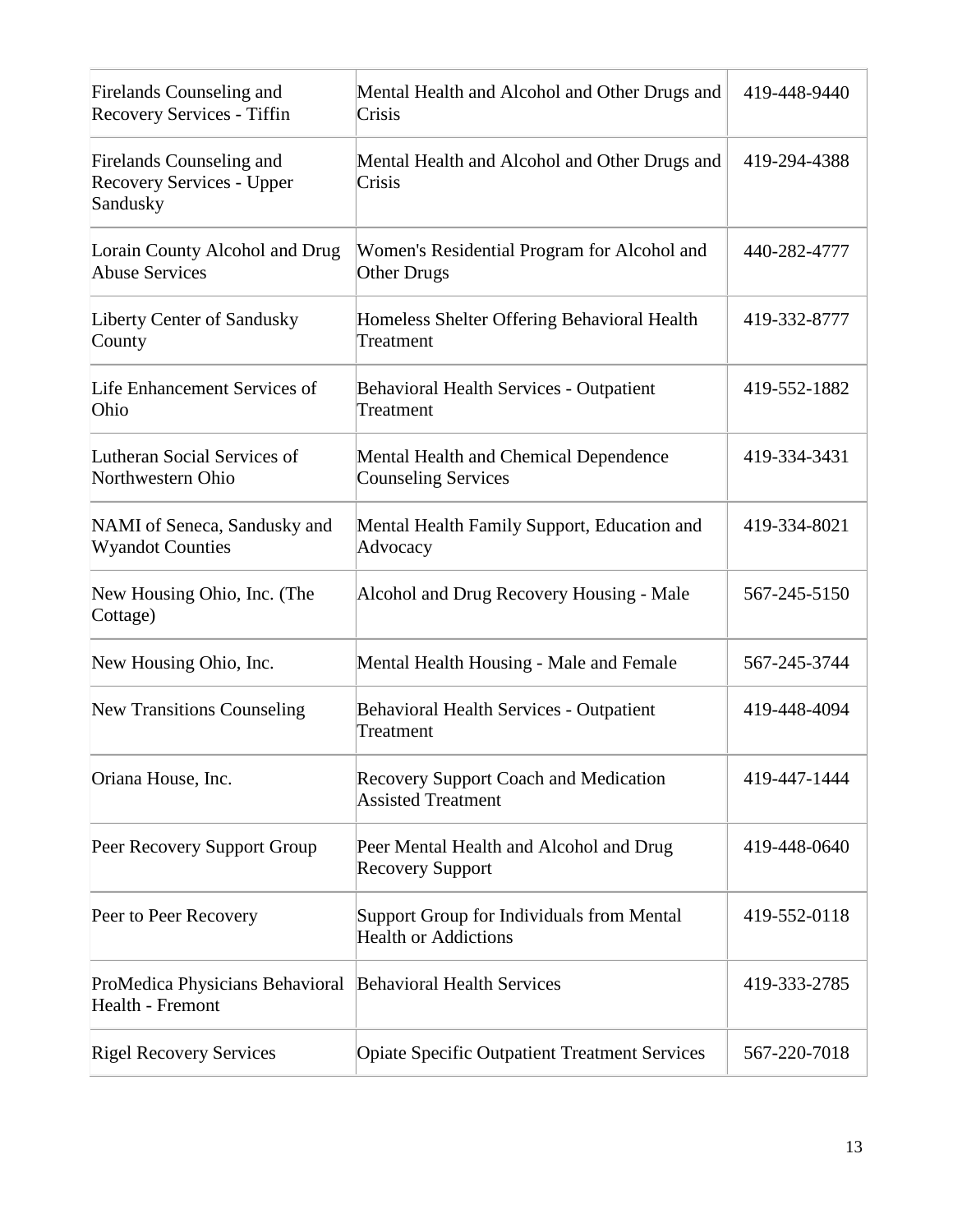| Road to Hope Project                           | Addiction Support Program 1-Year, Faith-Based<br>Program - Male                       | 419-455-5616 |
|------------------------------------------------|---------------------------------------------------------------------------------------|--------------|
| Unanimous)                                     | RU Recovery Program (Reformers Addiction Support Group (Christ-Centered)              | 419-547-8251 |
| <b>Sandusky County Re-Entry</b>                | <b>Employment Support for Sandusky County</b>                                         | 567-201-2206 |
| <b>Suicide Prevention Coalition</b>            | Education and Support for the Prevention of<br>Suicide                                | 419-448-0640 |
| Inc.                                           | Summit Psychological Associates, Behavioral Health Services - Outpatient<br>Treatment | 800-967-3327 |
| <b>TASC - Sandusky County</b>                  | Drug Testing and 12-Step Support Program                                              | 419-334-4644 |
| <b>Tiffin Community Health Center</b>          | Behavioral Health Services, Federally Qualified<br><b>Health Center</b>               | 419-455-8140 |
| Upper Sandusky Counseling $&$<br>Life Coaching | Wellness, Life Coaching and Counseling                                                | 419-294-5795 |
| <b>Wyandot Counseling Associates</b>           | <b>Behavioral Health Services - Outpatient</b><br>Treatment                           | 419-294-1212 |

## **Treatment and Recovery Support Resources Seneca, Sandusky and Wyandot Counties**

| <b>Resource</b>                                    | <b>Service Area</b> | <b>Information, Website and/or Services Provided</b>         |
|----------------------------------------------------|---------------------|--------------------------------------------------------------|
| 4CRFour County<br>Recovery                         | Bellevue            | Huron, Erie, Sandusky and Seneca Counties. Four County       |
|                                                    | Norwalk             | Recovery is a new non-profit group committed to assisting    |
|                                                    |                     | those struggling with addiction and their families. Bellevue |
| Huron, Erie, Sandusky                              |                     | Meetings for Addicts and Recovered Addicts, City Council     |
| and Seneca Counties                                |                     | Chambers, 3000 Seneca Industrial Parkway, Bellevue: Monday-  |
| 419-577-4331                                       |                     | 10:00 a.m.; Tuesday-6:00 p.m.; Wednesday 10:00 a.m.;         |
|                                                    |                     | Thursday-6:00 p.m.; Sunday-11:00 a.m. (group yoga session).  |
|                                                    |                     | Bellevue Meeting for Family and Loved Ones, Bellevue Public  |
|                                                    |                     | Library, 224 East Main Street, Bellevue: Saturday-11:00 a.m. |
|                                                    |                     | (biweekly). Norwalk Meetings for Addicts and Recovered       |
|                                                    |                     | Addicts, Norwalk Recreational Center, 100 Republic Street,   |
|                                                    |                     | Norwalk: Contact Rory McClain at 614-907-1030.               |
| Al-Anon                                            | Ohio                | http://www.ohioal-anon.org/                                  |
| Alcoholics Anonymous NW Ohio                       |                     | www.area55aa.org                                             |
| Alcoholics Anonymous North Central www.ncoa-aa.org |                     |                                                              |
|                                                    | Ohio                |                                                              |
| Narcotics Anonymous                                |                     | Ohio Region http://bmlt.naohio.org/                          |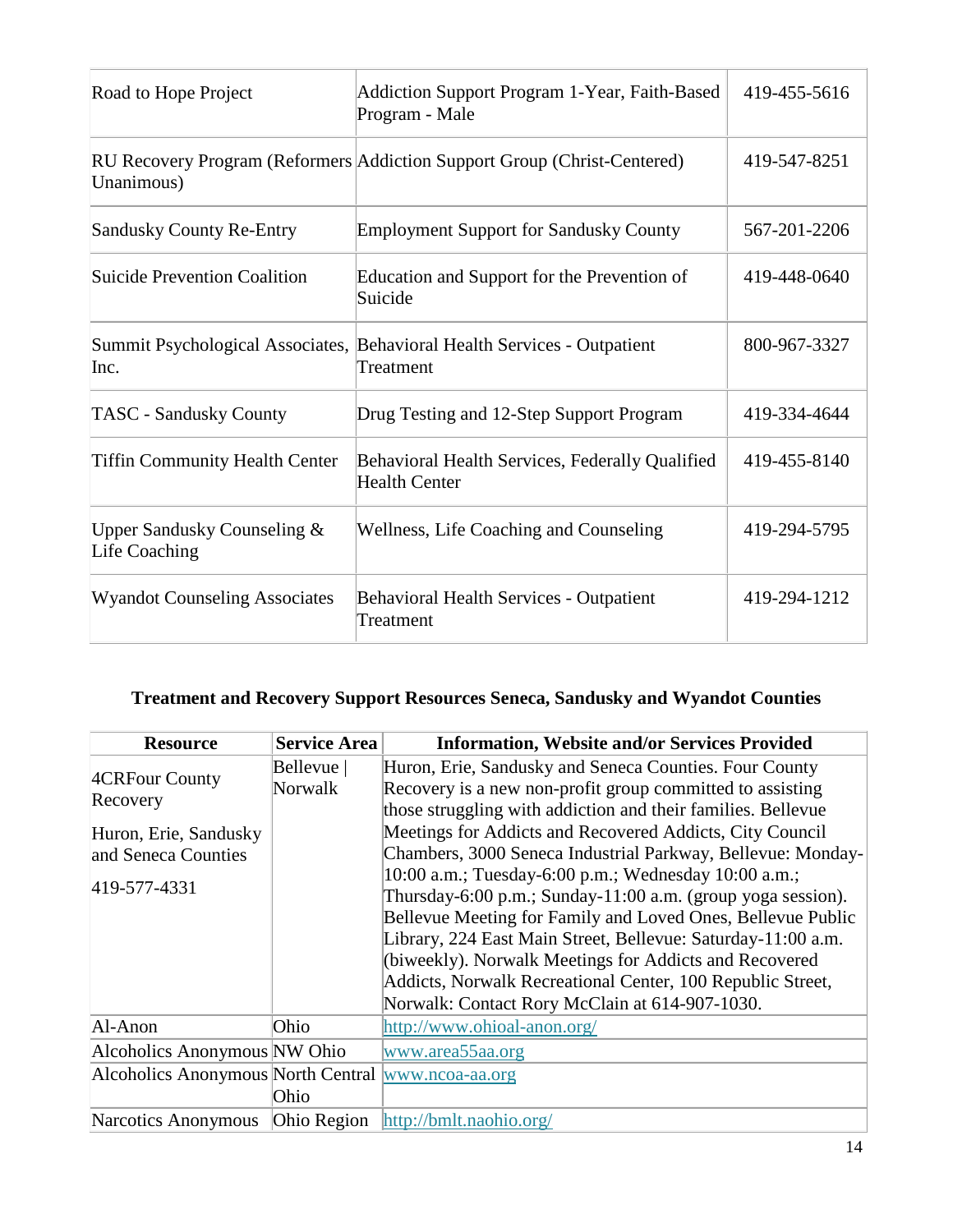| <b>Celebrate Recovery</b>                   | Fremont             | Celebrate Recovery is a biblically balanced program that helps<br>overcome hurts, habits, and hang-ups. Grace Community<br>Church, 900 Smith Road, Fremont: Wednesday-6:30 p.m. in                                                                                                                                                                                                                                                 |
|---------------------------------------------|---------------------|------------------------------------------------------------------------------------------------------------------------------------------------------------------------------------------------------------------------------------------------------------------------------------------------------------------------------------------------------------------------------------------------------------------------------------|
| <b>FACTOR</b><br>419-294-8740               | Tiffin              | "The Block", Childcare provided.<br>Support group for individuals in recovery, families and friends<br>affected by addictions. A Little Faith Ministries, 230 S.<br>Washington Street, Tiffin: Monday 7:00-8:30 p.m.                                                                                                                                                                                                               |
| <b>Fight for Recovery</b><br>419-603-8963   | Clyde               | Families dealing with addictions: focus to bridge the gap<br>between families and the mind of an addict. Also offering<br>support group for individuals in recovery. Young People's<br>Recovery Meeting, Clyde City Building Basement, 222 Main<br>Street, Clyde: Friday-7:00 p.m. Opiate Addiction Support<br>Group for family members and loved ones, Clyde City Building<br>Basement, 222 Main Street, Clyde: Tuesday-7:30 p.m. |
| <b>Families Recover Too</b><br>419-262-2436 | Woodville           | Support group for families and friends affected by addictions.<br>Solomon Lutheran Church, 305 W. Main Street, Woodville:<br>Thursday-7:30 p.m.                                                                                                                                                                                                                                                                                    |
| <b>Family Matters</b><br>567-280-4023       | Fremont             | The Family Matters Education Program provides<br>encouragement and support to family members and friends of<br>those affected by addiction. Positive family involvement can<br>assist in continued sobriety. Oriana House Family Matters, 101-<br>103 S. Front Street, Fremont: Wednesday 6:00-8:00 p.m.                                                                                                                           |
| <b>Family Matters</b><br>567-220-7018       | Tiffin              | The Family Matters Education Program provides<br>encouragement and support to family members and friends of<br>those affected by addiction. Positive family involvement can<br>assist in continued sobriety. Oriana House Family Matters, 65<br>St. Francis Avenue, Tiffin: Thursday 6:00-8:00 p.m.                                                                                                                                |
| Life Coaching<br>419-294-5795               | Upper<br>Sandusky   | An educational support group for families and loved ones of<br>someone suffering from addiction. Call to register.                                                                                                                                                                                                                                                                                                                 |
| Peer to Peer Recovery<br>419-552-0118       | Fremont             | Support group for individuals in recovery from addictions.<br>Corporate Anointing Ministries (CAM), 604 W. State Street,<br>Fremont: First Saturday of the month at 9:00 a.m.                                                                                                                                                                                                                                                      |
| Recovery Coach<br>567-280-4023              | Fremont  <br>Tiffin | For Sandusky and Seneca County residents. A personal guide<br>and mentor for people seeking or already in recovery. This<br>program promotes recovery by removing barriers and obstacles.<br>Oriana House, 101 S. Front Street, Fremont and Oriana House,<br>65 St. Francis Avenue, Tiffin.                                                                                                                                        |
| Road to Hope Project<br>419-455-5616        | Tiffin              | Family members and friends support group. 3484 S Township<br>Road 151, Tiffin. Meetings are 3rd Thursday of each month.<br>$7:00-9:00$ p.m.                                                                                                                                                                                                                                                                                        |
| <b>RU Recovery Program</b><br>419-547-8251  | Clyde               | Christ-center addiction support group. Kidz Club. Harvest<br>Baptist Temple, 1022 S. Main Street, Clyde: Meets every<br>Friday at 7:00 p.m.                                                                                                                                                                                                                                                                                        |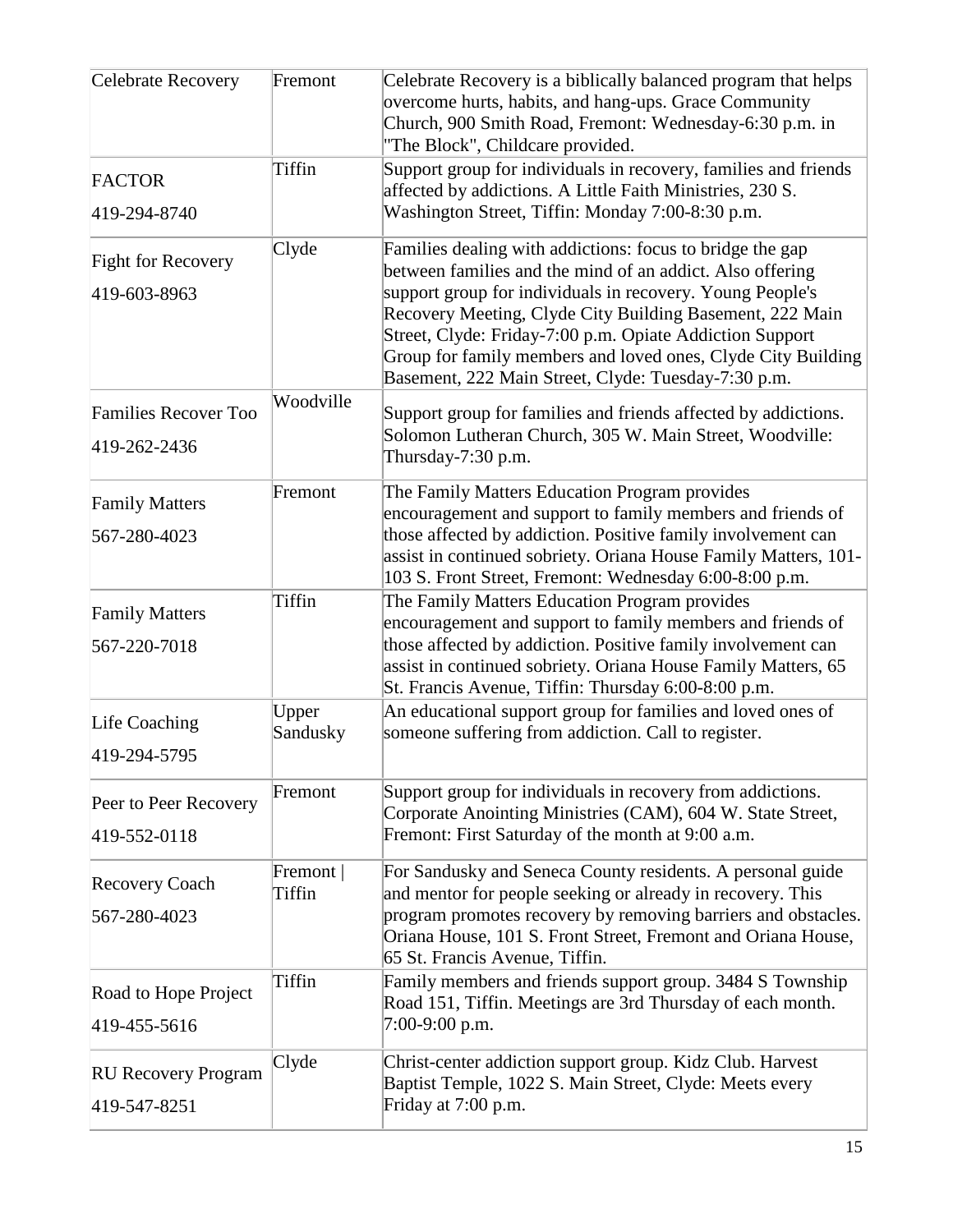## **Appendix B -** *Self-Assessments for Alcohol Abuse*

Health risks of using alcohol or other drugs include both physical and psychological effects. The health consequences depend on the frequency, duration and intensity of use. For all drugs, there is a risk of overdose; which can result in coma, convulsions, psychosis or death. In addition, combinations of certain drugs, such as alcohol and barbiturates, can be lethal.

Continued use of substances can lead to tolerance (requiring more and more of a drug to get the same effect), dependence (physical or psychological need) or withdrawal (painful, difficult and dangerous symptoms when stopping the use of drugs). Long-term chronic use of alcohol can lead to malnutrition, organic damage to the body, and psychological problems. For a full description of health risks associated with alcohol abuse, visit National Institute on Alcohol Abuse at [https://www.niaaa.nih.gov/alcohol](https://www.niaaa.nih.gov/alcohol-health/alcohols-effects-body)[health/alcohols-effects-body.](https://www.niaaa.nih.gov/alcohol-health/alcohols-effects-body)

#### **Alcohol's Effects on the Body**

#### **Brain:**

Alcohol interferes with the brain's communication pathways, and can affect the way the brain looks and works. These disruptions can change mood and behavior, and make it harder to think clearly and move with coordination.

#### **Heart:**

Drinking a lot over a long time or too much on a single occasion can damage the heart, causing problems including: Cardiomyopathy - Stretching and drooping of heart muscle, Arrhythmias - Irregular heartbeat, Stroke, High blood pressure.

#### **Liver:**

Heavy drinking takes a toll on the liver, and can lead to a variety of problems and liver inflammations including: Steatosis, or fatty liver, Alcoholic hepatitis, Fibrosis, Cirrhosis.

### **Pancreas:**

Alcohol causes the pancreas to produce toxic substances that can eventually lead to pancreatitis, a dangerous inflammation and swelling of the blood vessels in the pancreas that prevents proper digestion.

#### **Cancer:**

Drinking too much alcohol can increase your risk of developing certain cancers, including cancers of the: Mouth, Esophagus, Throat, Liver, Breast.

#### **Immune System:**

Drinking too much can weaken your immune system, making your body a much easier target for disease. Chronic drinkers are more liable to contract diseases like pneumonia and tuberculosis than people who do not drink too much. Drinking a lot on a single occasion slows your body's ability to ward off infections - even up to 24 hours after getting drunk.

### **Alcohol Self-Assessment: Am I using it, or is it using me?**

- Do you drink to make yourself feel better if you're having a hard time at work or at home?
- Has your drinking increased in the last two years, year, six months?
- Are you annoyed or defensive if anyone mentions your drinking?
- Have you ever tried to limit your drinking by drinking only at a certain time of day or on certain days of the week?
- Do you start drinking sooner, and stop drinking later, then most of your friends?